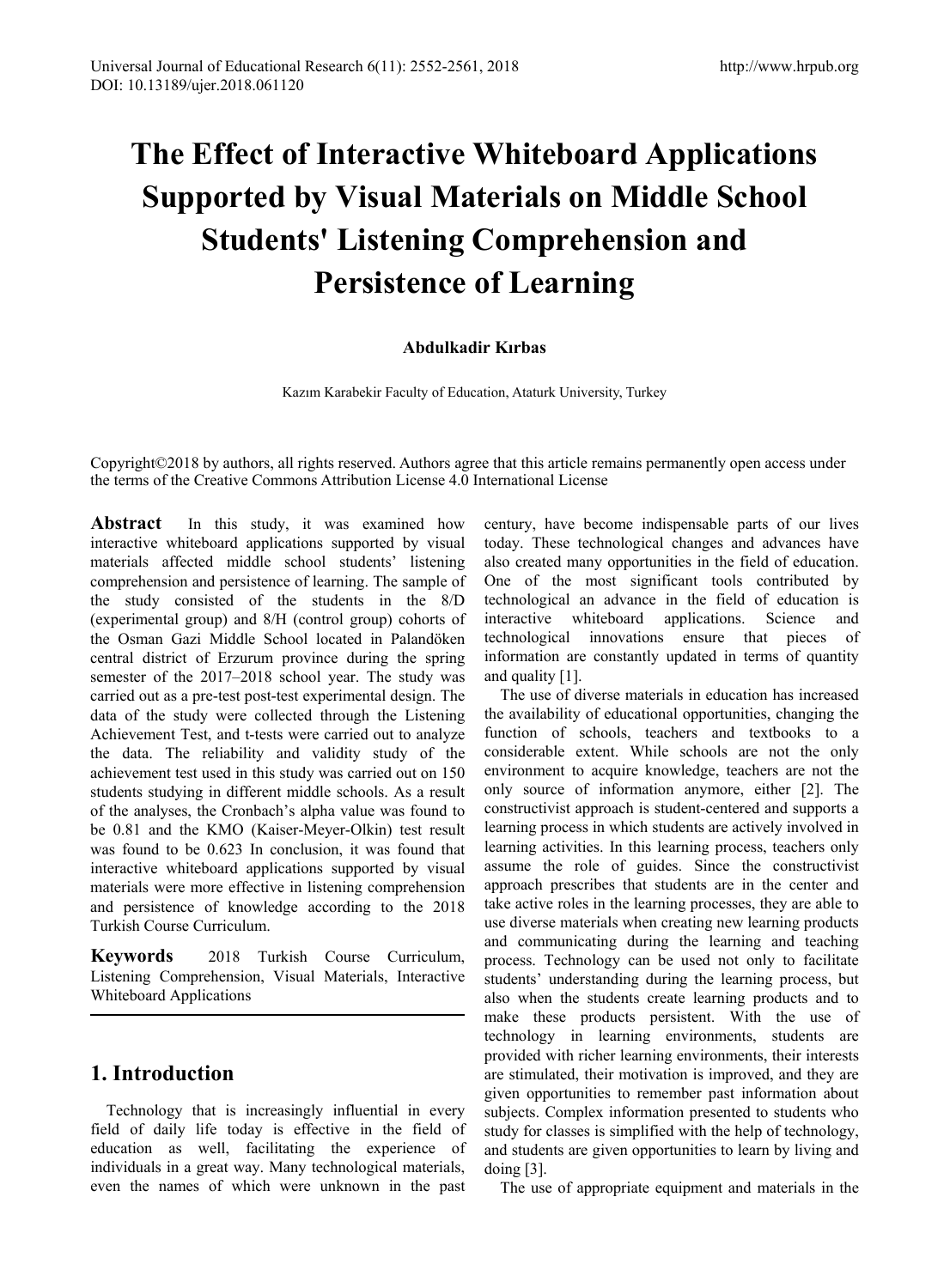classroom supports the teacher and ensures that learning is more effective and persistent. Thus, teaching materials are increasingly more important in terms of using them to help students understand and comprehend the subjects taught during lessons, to make lessons more fun, to keep the attention of students alive, and to motivate students to learn. For this reason, textbooks and teachers have also had to constantly renew themselves in order to compete with diverse sources of information. Educational activities in contemporary models of education have strayed from the traditional school/teacher/student-centered teaching model. With new technologies that are rapidly entering our lives, education has switched to a multi-faceted and multi-channel model. With the advancement in information and educational technologies, information has begun to reach individuals through communication tools, not through schools. One of the greatest developments has taken place in interactive whiteboards within the information and education technologies. Interactive whiteboards are one of the easiest and most effective ways of accessing information. Interactive whiteboards that have been used effectively in advanced educational systems in recent years ensure the persistence of learning by providing visual materials supplemented by intelligent sounds and animations. Students can easily discuss and present their work using interactive whiteboard applications. Rephrase and join these two ideas: As students can engage interactively in the lessons, they also enjoy them more. Students who are in such high levels of interaction enjoy the lessons. Students with such enjoyment from the lessons are, then, more easily motivated during the lessons [4]; [5]; [6].

Today, the use of computers, televisions, videos, presentations and interactive whiteboards as technological possibilities enhance learning by supporting teaching in the teaching and learning process [7]. When we look at the problems in the teaching of basic language skills (reading, listening, speaking and writing) in our country, Turkey, we see that students have difficulties especially in understanding what they read and listen to. Computers and different teaching materials support Turkish teachers during the process of teaching especially abstract concepts such as listening comprehension and interpreting, and also facilitate attracting the attention of students to the lectures and increasing their interest and motivation in the topics taught [8].

Research shows that when interactive whiteboards are used in the classroom environment, they improve students' desire to learn, let teachers teach lessons more effectively, and contribute particularly to the creation of an active learning environment in collaboration with the class [9]; [10]; [11]; [12]; [13]; [14]. Interactive whiteboards are expected to replace regular books in the future due to their importance in the educational process in terms of the ability to update information easily and quickly, and are regarded as the classroom technology of tomorrow [15].

In modern classrooms teachers are able to utilize these

resources when teaching abstract subjects by connecting to the internet through these interactive whiteboards. If teachers find it necessary, they are able to easily present a common subject through cameras, videos and these interactive whiteboards to people in different places simultaneously and share their ideas with subject matter experts in various places of the world [16].

One of the prerequisites for success in the educational process where technological materials are rapidly expanding is the effective use of educational technologies. Today, developed countries aiming to raise individuals who are effective in all areas of life and have the required skills have restructured their curricula based on contemporary educational technologies and improved their curricula in this direction. Thus, it is seen that the use of more advanced instructional tools in terms of quality and quantity in the educational process provides many benefits in terms of teaching a course and achieving the general and specific goals of education [17]. Our country has also kept up with this technological change in the field of education, and computers, projection devices and interactive whiteboards have started to be widely used in schools [18].

#### **1.1. The Place and Importance of Visual Materials in Learning**

Students in elementary and middle schools need a more concrete life than do adults. It is necessary to design instructional environments that will help students connect with the real life and acquire concrete experiences, particularly when teaching a new subject or concept. Materials used during lessons help teachers to create such educational environments [19]. The use of visual readingand presentation-based materials — which help keep students' attention vivid, contribute to students' learning as well as entertain them, in order to prevent boredom of students in a short period of time — is widely found in the Turkish Course Curriculum, especially after the 2018 curriculum change.

Diverse methods and techniques should be used in lessons to make learning more effective, not just a single method and technique. It is not possible to achieve the goals and objectives — determined by the Ministry of National Education that are targeted to be given to students — by using only a single method [20]. It is important to use more educational tools in the classroom in order for students to be able to better understand what they learn. Visual and audial tools are at the forefront in today's classroom environments. In this sense, it is an inevitable need to resort to learning environments formed by visual and auditory tools, which reach more sensory organs, in order to achieve the persistence of learning [21].

The world that depends on communication tools such as televisions and computers has made visuals to become indispensable for human life. Thus, the voice was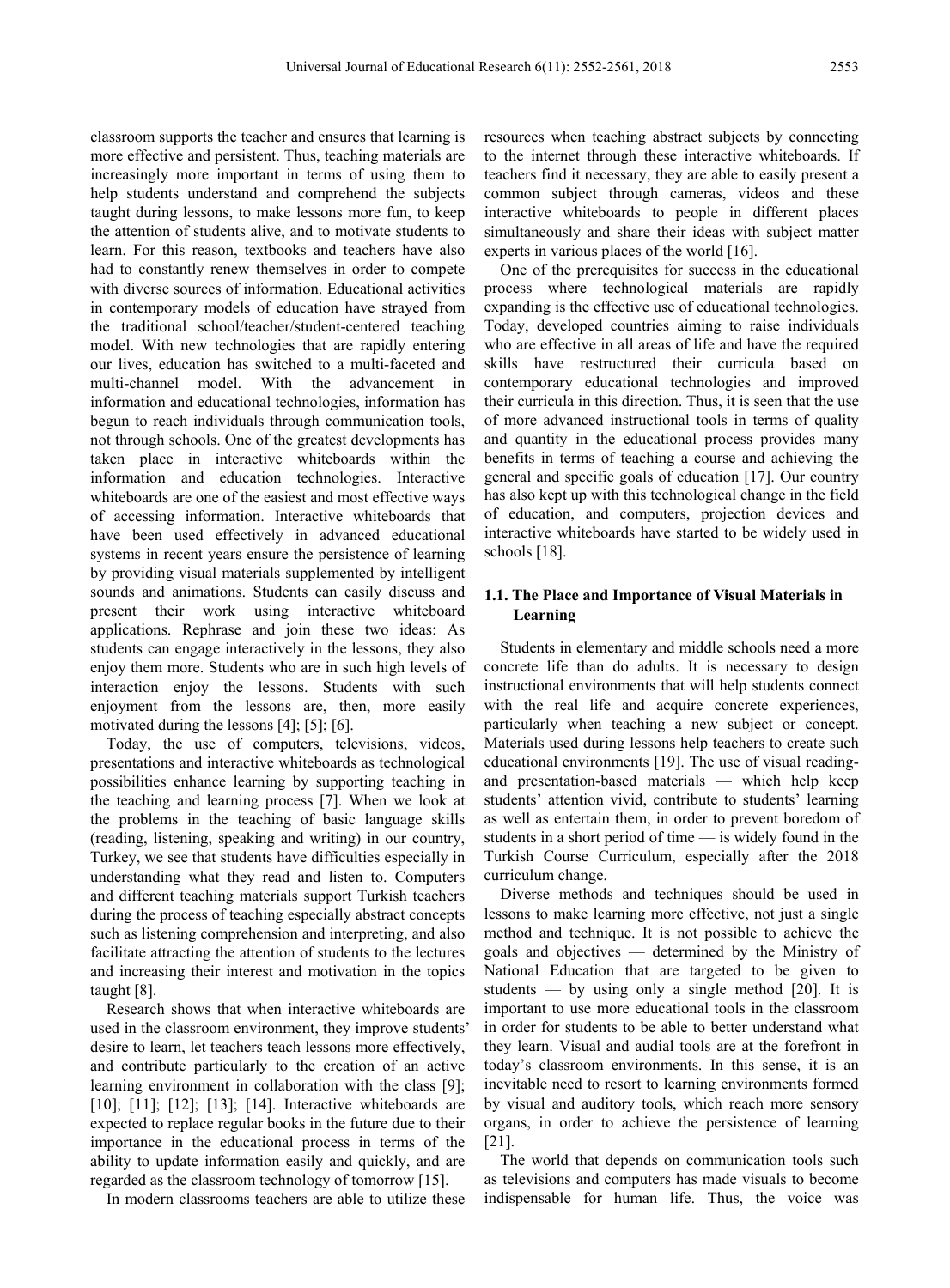overthrown from power by the image, and homo-videns (the people who see) were replaced by homo sapiens (the people who know) [22]. Individuals learn about 83% of what they learn in the learning process by visual means [23]. Especially in the middle school level, 83% of students learn through experiences acquired by seeing,  $11\%$ by hearing, 3.5% by smelling, 1.5% by touching and 1% by tasting [24]. One of the most basic methods for addressing the visual senses of a student at the middle school level is to prepare, present and display diverse visual materials. These are various images, photographs, schemas, tables, films and similar visual means. Visuals are highly likely to be influential in desire to learn. The multiplicity/inadequacy or sufficiency/insufficiency of what is learned is directly proportional to the use of visual materials. For learning activities, the most effective sense among all senses is the visual sense, which is a fact that reveals the importance of visuality. The fact that what is seen cannot easily be forgotten makes visual materials more important in terms of persistence of learning

The importance of visual materials in learning has made them appear in the objectives listed in the Turkish course. Such importance of visual materials has made them to be included in the elementary and middle school curricula. For this reason, visual reading and visual presentation were considered as a separate instructional domain in the elementary school Turkish Course Curriculum; in the middle school Turkish Course Curriculum, they were interspersed within the objectives of the field of grammar learning with listening, speaking, reading and writing skills [25].

Using visually enriched interactive whiteboard applications, smart teachers can present various visual materials that they have prepared in advance, and additionally, they can use a variety of items in lessons through the internet [26]. Interactive whiteboards enable their users to show videos and a variety of visual materials to help teach concepts, to get access to Web resources and simultaneously present them to the whole class, and to record for reuse. Interactive whiteboards give their users the opportunity to highlight videos and animations that are present in their software, audio clips, colors, images, screening, zooming in an out, and thus they transform lessons into a more visual and more vivid form. Given their features, interactive/smart boards offer teachers the opportunity to access the desired point on the visual when teaching lessons that are hard to understand and when presenting information that is hard to reach [13]. Computers, projectors and overhead projectors that are used in educational environments are indispensable tools for visual presentations. Individuals who effectively use these tools have also improved their presentation skills. With the contributions of computer technology to the visualization movement, this reality has reached an incredible dimension. When interactive whiteboards are used by teachers for a long time, they are likened to

mediators in the interaction between teachers and students [27].

The Turkish Course Curriculum, as a separate learning domain, supports the domain of grammar learning through listening/observing, speaking, reading, and writing skills. Students describe the outlines of the subjects they learn through visuals such as paintings and caricatures. This can be thought of as a contribution of visuals to their own speaking education and contribution of visuals to their listeners' listening/observation education. The act of benefiting from visuals that are presented in texts MEB [28] shows that visuals have a structure supporting reading education, as well. Especially in activities carried out for comprehension, visually supporting students' work facilitates learning. Visual materials as one of the essentials components of a student's cognitive development process are also an effective skill in design and problem-solving activities [29]. Painting and other visual materials are some of the effective materials in the educational environment due to the fact that they have certain aspects that complement ideas in students' minds in the middle school level and they give students aesthetic values [30].

It is using a set of tools use dashes with spaces such as sounds, images, activities, graphics, photographs, puppets, electronic texts and videos used in the classroom environment- to establish meanings and share established meanings [31]. Visual materials improve thinking and understanding text that is read and listened to, and additionally, facilitate the organization of information logically. They especially make it easier to convey meanings of new concepts such as pictures, graphics, shapes, and caricatures. Visual presentation also facilitates organizing information, classifying and sorting concepts [32]. It accelerates the process of students' combining new knowledge with prior knowledge and structuring it in their minds, as well [30].

#### **1.2. The Problem Statement**

Interactive whiteboards are some of the most effective educational tools that can be used in educational environments due to their superior qualities such as effectiveness, motivation, integrity, continuity, usefulness, multifaceted usage, high speed, reliability and mutual interaction in learning-teaching processes [33]. It is seen that interactive whiteboards enhance students' motivation, attract their attention, and students and teachers have a positive attitude towards interactive whiteboards. Glover and Miller [11] indicate that the use of interactive whiteboards enhances the motivation and interest of elementary and middle school students when teachers use the interactive whiteboards to support the use of different learning styles. Data presented by Becta [4] also show that interactive whiteboards positively affect learning and teaching processes. In education, the use of teaching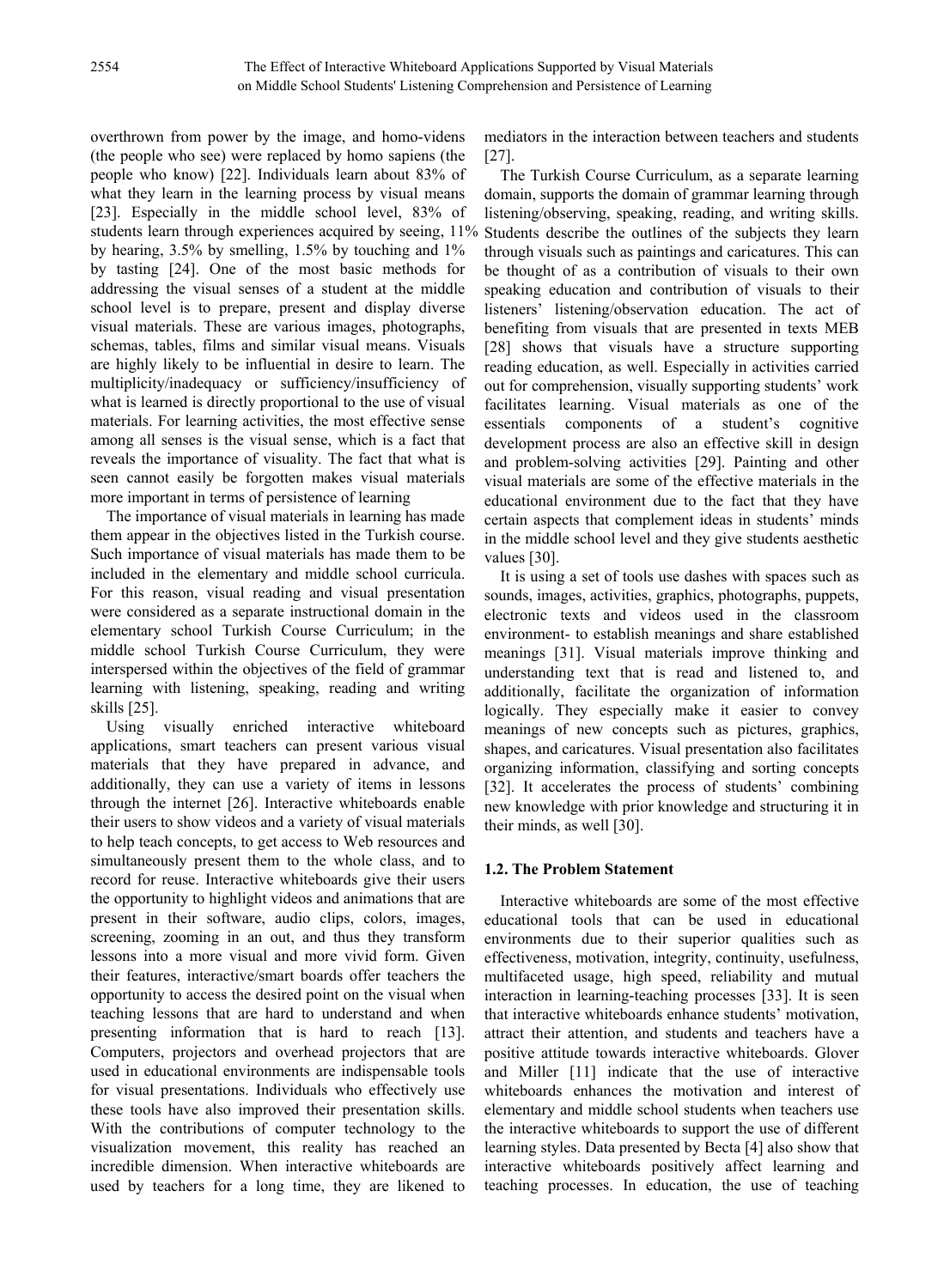methods that address more than one sense makes learning more persistent. The use of interactive smart boards in the educational process creates opportunities to use different instructional methods in the classroom. Emerging in the 1980s, interactive whiteboards have also been used in other sectors, including education. The optimistic results that have emerged have enabled the widespread use of them, especially in the field of education. Interactive whiteboards are used in 90% of schools in the UK, Japan and the USA, and 70% of schools in EU countries [34].

Recent research in the field has shown that the use of interactive whiteboards in lessons enhances student motivation and achievement [35]; [36]; [37]; [34]. The use of technology greatly influences the teaching and learning process. It enhances the effectiveness of teachers in the classroom. Technological designs were made to support students' active participation and interest in the active learning process. Interactive whiteboards provide opportunities for interactive lessons. The use of interactive whiteboards helps students to be more successful.

Visual materials play a major role in directing people, helping them focus their attention, and conducting analyses and syntheses [38]. In the educational process, lectures and presentations carried out using such visual materials can create an effect that plain teaching cannot create alone and can facilitate students' understanding. Visual materials supported by sounds, pictures, caricatures and different animations available within the software of interactive whiteboards provide a more persistent learning and a better ability to remember the subject being taught. Considering that learning is more persistent through vision and hearing, it becomes clear how important interactive whiteboards are when supported by visual materials [39].

In the Turkish course, interactive whiteboards have great importance in terms of improving student motivation. In the 21st century, which we also refer to as the age of science, the advancement and development of technology have led to the emergence of new classroom tools and equipment. As Özbay [40] has emphasized, there is only listening as the comprehension skill until the school age, when the bases of the mother tongue are established at a great extent. In this respect, it can be said that the listening skills form the basis of other language skills [41]. According to research, people spend as much time listening as they spend time reading, writing and speaking [42].

It can be said that in children who start elementary school, communication and learning are based on listening. According to Akyol [42] about 80% of what we know is learned through listening. In the era of visual literacy, it is important that visual objects are used in Turkish courses and that students are given opportunities to gain this skill.

This study was carried out based on the fact that interactive whiteboard applications as well as the use of visual materials ensure motivation and facilitate learning in the educational process. The problem statement of this

study was how the development of listening skills, one of the most important basic language skills and learning areas of middle school students, was affected by interactive whiteboard applications supported by visual materials.

#### **1.3. Purpose and Significance of the Study**

According to the results of PISA 2015, Turkey had an average of 428 points in comprehension skills based on the average of OECD countries and all countries, and ranked 50th among 72 countries [43]. In order to increase Turkey's average PISA score, the Turkish education system has been undergoing restructuring in itself. In line with the studies done, the system is constantly evolving and renewing. The radical changes that have been made in the elementary and middle school curricula in our country's educational system in recent years have brought a new perspective to the understanding of education in our country.

Turkey is not at the desired level and has failed in international comparative exams such as PISA and TIMSS. Thus, Turkey has made changes to its curricula paralleling the developments in science and technology and the developments in the understanding of the roles of teachers and learning in educational sciences. As is known, modifications that are made must primarily include elements that will improve the quality of instruction; the use of appropriate strategies, methods and techniques; and an effective classroom management, equipment use and evaluation process [44]; [45].

The studies that Turkey has done to raise this success include the integration of the studies to improve the educational use of information technologies into the studies that had been carried out to increase student achievement levels, to foresee the impact of educational policies on students, to make the educational system more functional, and to improve the quality of education [46].

While the use of new technologies in the teaching process is important for all school types and grade levels, it has a privileged position especially in the Turkish courses. The Turkish Course Curriculum prepared by the Ministry of National Education lists the opportunities for teachers and students to use computers and other information and communication technologies in the learning and teaching process. The curriculum also emphasizes the need to utilize these technologies.

In this study, it was aimed to investigate the effect of technological materials — especially the effect of interactive whiteboard applications supported by visual materials — on middle school students' listening comprehension and on raising their academic achievement. In this study, it was also aimed to emphasize the importance of using pictures and photographs, which are indispensable tools of Turkish courses, in activities to develop the students' listening comprehension skills. Moreover, the other factors that make this study important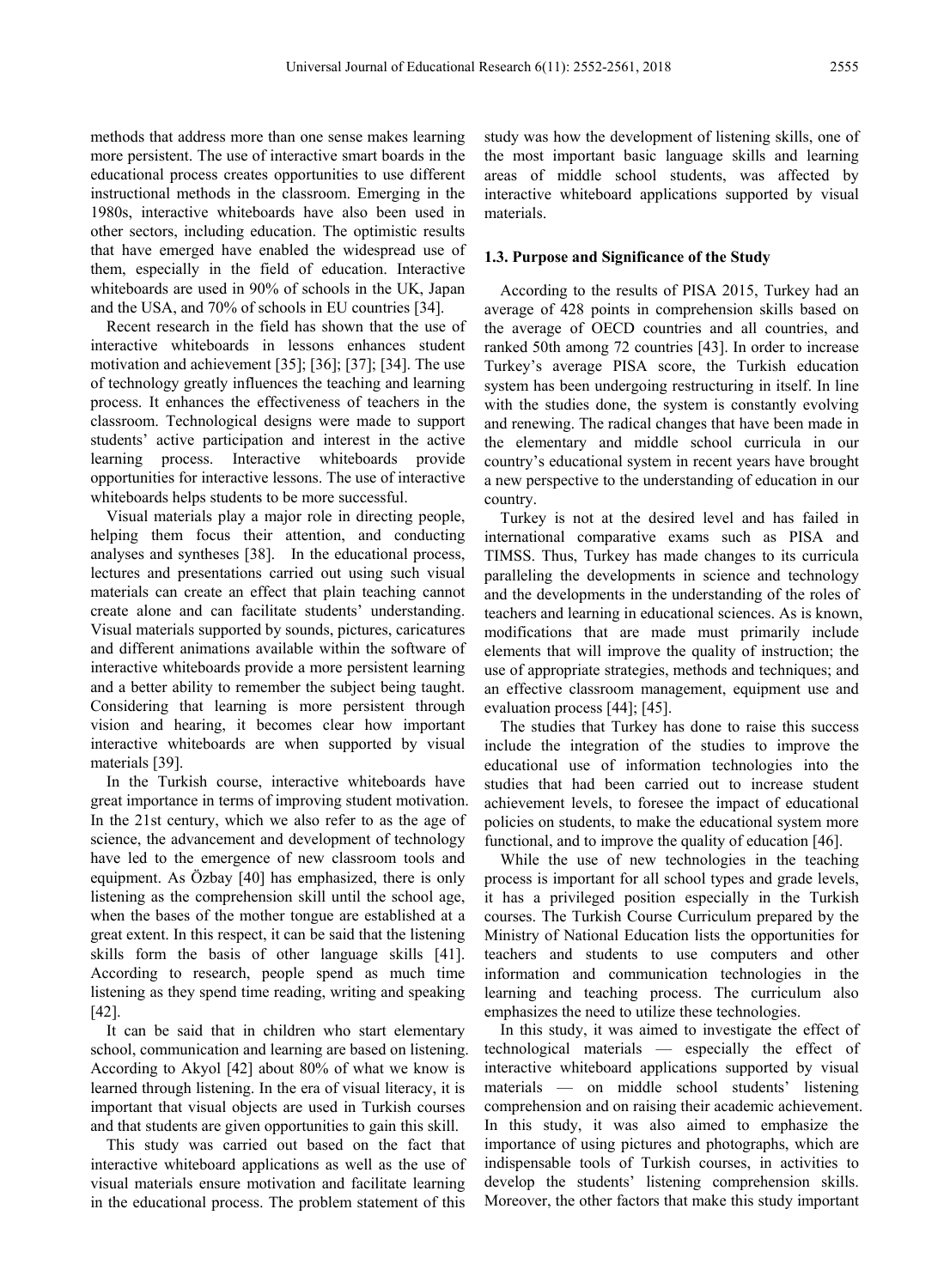include the fact that this study offers a model for the Turkish Course Curriculum to raise Turkey's listening comprehension level in international student achievement examinations like PISA and makes recommendations for the Turkish course teachers to use in their listening studies.

In order to achieve these aims, answers to the following sub-problems were sought.

- Is there a significant difference between the students in the experimental group and the students in the control group in terms of their listening comprehension achievement in the pre-test?
- Is there a significant difference between the students in the experimental group and the students in the control group in terms of their listening comprehension achievement in the post-test?
- Is there a significant difference between the experimental group students' listening experimental group students' listening comprehension achievement scores obtained from the pre-test and those obtained from the post-test?
- Is there a significant difference between the listening comprehension achievement scores and the persistence test achievement scores of the students in the experiment group in the post-test?

## **2. Materials and Methods**

In this section, the following sub-headings related to the research model, the sample and the data collection instrument are presented.

#### **2.1. Research Method**

This study examined how interactive whiteboard applications supported by visual materials affected the development of listening comprehension skills in middle school students. In addition, the contribution of listening texts supported by appropriate visual objects to listening comprehension was studied. In this study, a pre-test, a post-test and a persistence test were applied, and a control group experimental design was preferred. Experimental studies are research designs in which external variables are controlled to ensure internal validity, dependent variables are measured, and between-variable cause-effect relationships are examined. In this model, participants are evaluated in terms of the dependent variable before and after experimental procedures [47].

#### **2.2. Research Sample**

Due to the use of the pre-test post-test control group experimental design in the study, information about the experimental groups will be given in this section, instead of the population and sampling. The sample of the study consisted of the students in the 8/D (experimental group n=36) and 8/H (control group n=36) cohorts of the Osman Gazi Middle School located in Palandöken central district of Erzurum province during the spring semester of the 2017–2018 school year. The groups were formed through random assignment. There were interactive whiteboards in the classrooms where the study was conducted.

#### **2.3. Data Collection Instrument**

In line with the aim of the study, in order to determine the effect of interactive whiteboard applications on student success, first the relevant literature was reviewed. Then, by taking the opinions of Turkish educators and Turkish teachers, a "Listening Achievement Test (LAT)" was prepared, which included 20 multiple-choice questions, all of which were asked by the Measuring, Selection and Placement Center of Turkey in various past central exams. The validity and reliability study of the test was carried out on 150 8th grade students studying in different middle schools. In terms of the validity and reliability of the scale, as a result of the analysis, the Cronbach's alpha value was found to be .81 and the KMO (Kaiser-Meyer-Olkin) test result was found to be .623. A Cronbach's alpha value of .81 suggests that the scale was acceptable [48]. This value shows that the test administered in the study was valid and reliable. Data collected during the implementation were analyzed in the SPSS 20 package program. The achievement statuses of the listening comprehension skills of the students in the experimental and control groups were evaluated by running t tests.

#### **2.4. Implementation Process**

Experimental and control groups were established before starting the study. The LAT test was administered as a pre-test to the experimental and control group students. The course was taught to the students in the control group according to the 2018 Turkish Course Curriculum, which had been rearranged and put into practice. The text "I Want to Be a Teacher" of the Personal Development theme was read aloud only by the teacher to the students in the control group, and the students were asked to do the activities in the workbook.

After LAT was administered as a pre-test to the experimental group, the same listening text was listened to the students by reading aloud using the interactive whiteboard applications. In line with the aims and achievements of listening, visual materials related to the text and appropriate pictures and photographs were shown to the students. After the implementations, LAT, which was administered to both groups as a pre-test, was administered as a post-test. Next, the measurements of the groups were compared after the experiment. Four weeks after the research was completed, the Listening Achievement Test, which was administered as a post-test, was administered again to the students in the experimental group to measure the persistence of learning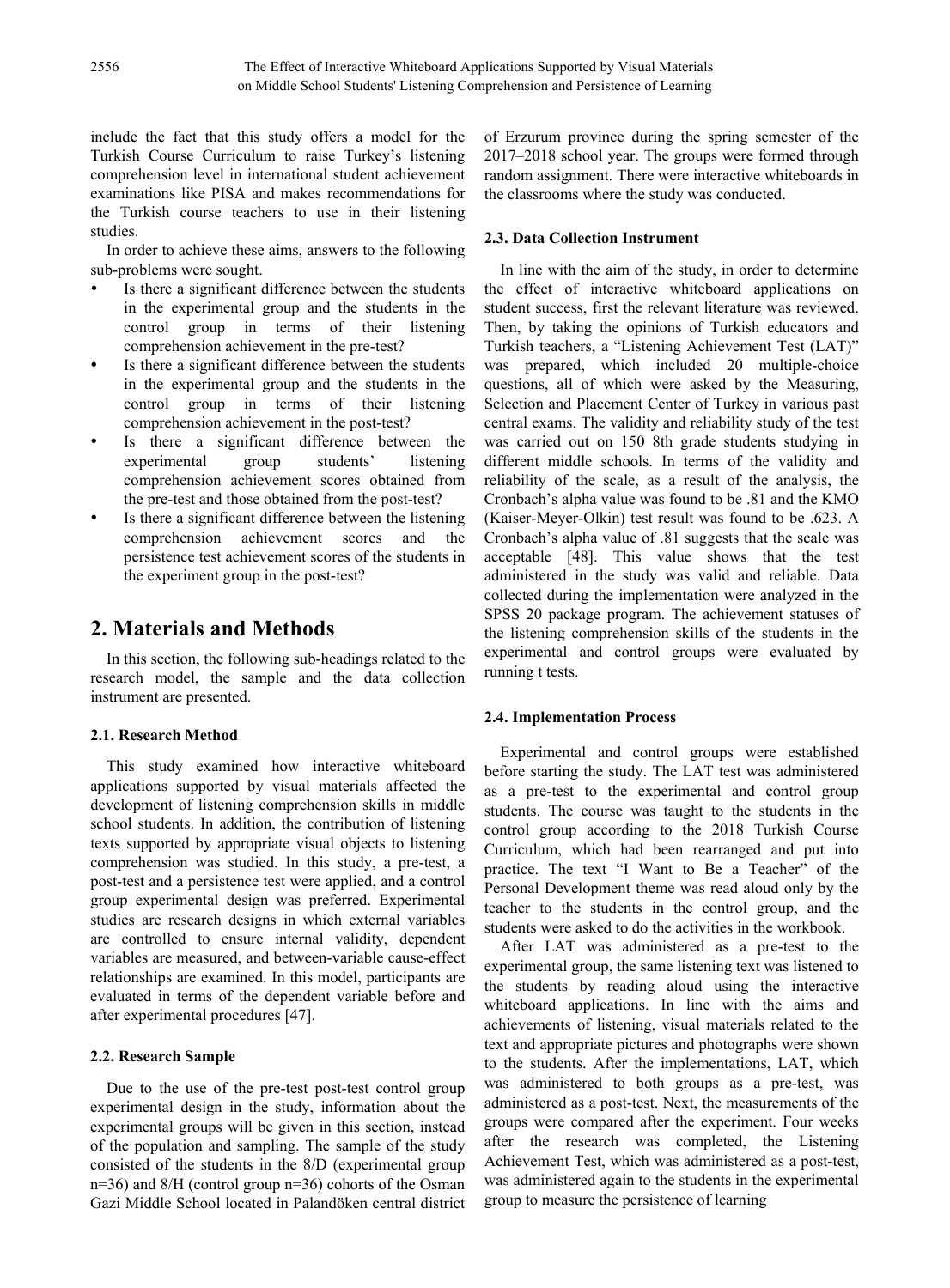| Groups                                    | Pre-test                                   | Implementation                                                                     | Post-test                                  | Persistence Test                    |
|-------------------------------------------|--------------------------------------------|------------------------------------------------------------------------------------|--------------------------------------------|-------------------------------------|
| <b>Experimental Group</b><br>$8/D (n=36)$ | <b>Listening Achievement</b><br>Test (LAT) | Through interactive<br>whiteboard applications<br>supported by visual<br>materials | <b>Listening Achievement</b><br>Test (LAT) | Listening Achievement<br>Test (LAT) |
| Control Group<br>$8/H (n=36)$             | <b>Listening Achievement</b><br>Test (LAT) | According to the 2018<br>Turkish Course Curriculum                                 | Listening Achievement<br>Test (LAT)        |                                     |

**Table 1.** Procedures carried out for the Experiment and Control Groups

**Table 2.** Comparison of pre-test Listening Achievement Test levels of the students in the experimental and control groups

| Groups             | N  | $\Lambda$ | <b>SD</b> |          |      |
|--------------------|----|-----------|-----------|----------|------|
| Control Group      | 36 | 53.33     | 6.97      |          |      |
| Experimental Group | 36 | 51.25     | 7.96      | $-1.181$ | .241 |

**Table 3.** Comparison of post-test Listening Achievement Test levels of the students in the experimental and control groups

| <b>GROUPS</b>      | N  | $\lambda$ | <b>SD</b> |       |      |
|--------------------|----|-----------|-----------|-------|------|
| Control Group      | 36 | 62.92     | 6.25      | 7.991 | .000 |
| Experimental Group | 36 | 76.94     | 8.47      |       |      |

**Table 4.** Comparison of the pre-test and post-test levels of students in the experimental group

| <b>GROUPS</b> | N  | -     | <b>SD</b> |          |      |
|---------------|----|-------|-----------|----------|------|
| Pre-test      | 36 | 51.25 | 7.96      | $-27.41$ | .000 |
| Post-test     | 36 | 76.94 | 8.47      |          |      |

### **3. Findings**

In this section, findings from the study and interpretations of these findings are given.

Table 2 shows the mean scores of listening comprehension achievement of the students in both groups after the study. The mean LAT score of the students in the control group was 53.33 and that of the students in the experimental group was 51.25. The t value calculated based on the scores of the two groups was -1.181. The independent samples t test that was carried out to determine whether there was any difference between the groups yielded p=.241, which indicated that there was no significant difference between the groups at .05 significance level. This result shows that the achievement levels of the students in the experimental and control groups were close to each other.

According to Table 3, the LAT score of the students in the experimental group, who were taught using interactive whiteboards supported by visual materials, was 76.94, whereas the LAT score of the students in the control group, who were taught according to the 2018 Turkish Course Curriculum, was 62.92. The t value, which was calculated based on the experimental and control group scores, was 7.991. The independent samples t test that was carried out to determine whether there was any difference between the groups yielded p=.000, which indicated that there was a significant difference between the groups at .05 significance level. The source of the resulting difference was the increase in the listening comprehension skills of the students in the experimental group. Based on these findings, it is understood that listening comprehension lessons taught using interactive whiteboards, which were supported by visual materials, constitute an effective model to enhance students listening comprehension levels.

Considering the data in Table 4, the pre-test achievement score of the students in the experimental group was 51.25 before the implementation, while their mean post-test score was 76.94. The t value, which was calculated based on the pre- and post-test scores of the experimental group, was -27.41. The paired-samples t test that was carried out to determine whether there was any difference between the pre-test and post-test yielded p=.000, which indicated that there was a difference between the pre-test and post-test scores at .05 significance level. The source of the resulting difference was the increase in the post-test scores of the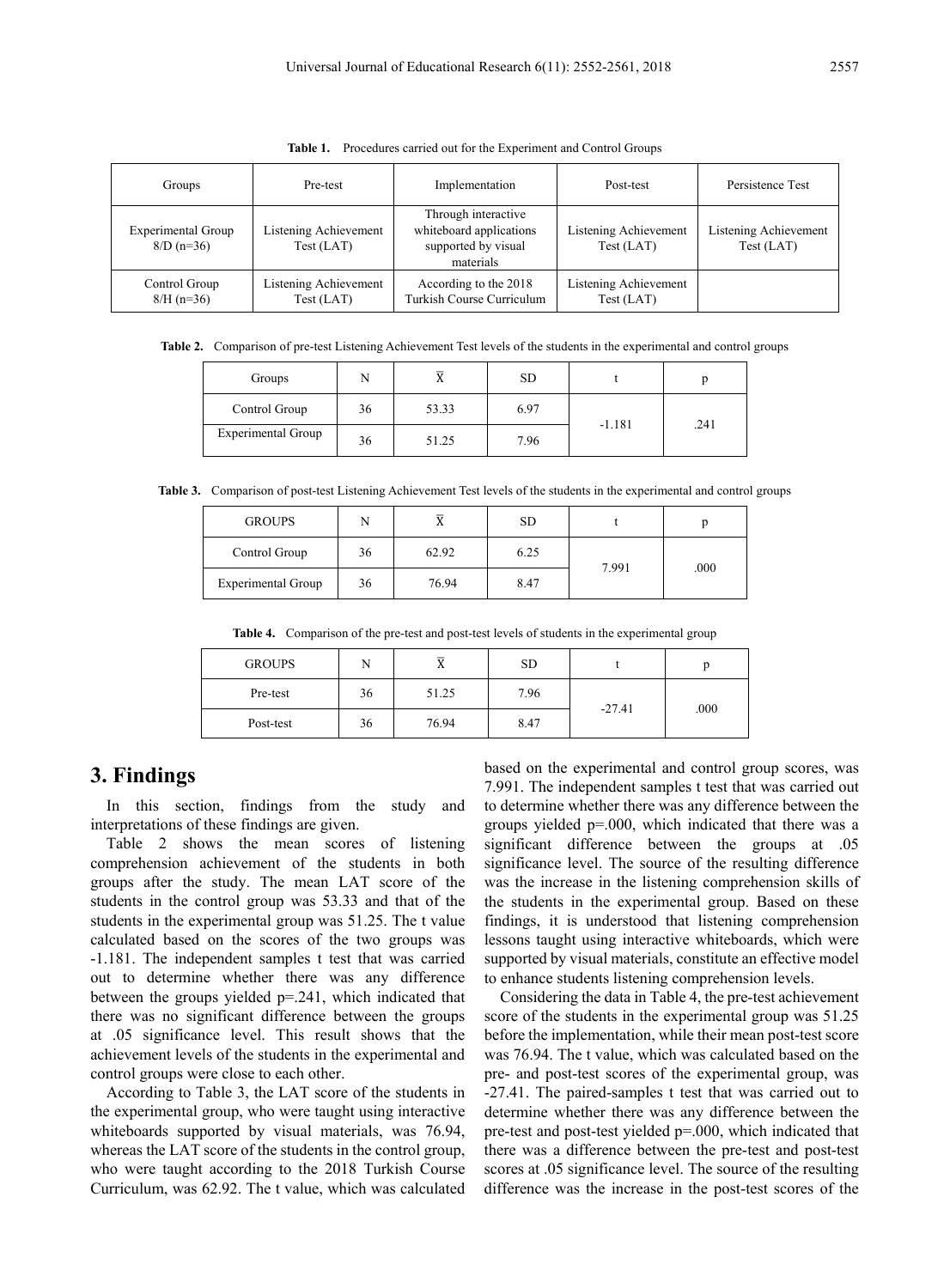students in the experimental group. Based on these findings, it is understood that the Turkish course taught using interactive whiteboards, which were supported by visual materials, constitute an effective model to enhance students' listening comprehension levels

Considering Table 5, the pre-test score of the control group students was 53.33 while their post-test achievement score was 62.92. The t value, which was calculated based on the control group scores, was -16.621. The paired-samples t test that was carried out to determine whether there was any difference between the pre-test and post-test yielded p=.000, which indicated that there was a significant difference between the pre-test and post-test scores at .05 significance level. The increase between the pre- and post-test scores of the control group by about 9 points can be explained by the fact that the renewed Turkish Course Curriculum was in effect.

**Table 5.** Comparison of the pre-test and post-test levels of students in the control group

| <b>GROUPS</b> | N  |       | <b>SD</b> |           | n    |
|---------------|----|-------|-----------|-----------|------|
| Pre-test      | 36 | 53.33 | 6.97      | $-16.621$ | .000 |
| Post-test     | 36 | 62.92 | 6.25      |           |      |

Considering the data in Table 6, the post-test achievement score of the students in the experimental group was found to be 76.94, and the of the persistence test re-administered 4 weeks later to the students in the experimental group was found to be 75.08. The t value, which was calculated based on the experimental and control group scores, was 2.563. The paired-samples t test that was carried out to determine whether there was any difference between the groups yielded p=.015, which indicated that there was between the post-test and persistence test scores at .05 significance level.

**Table 6.** Comparison of the achievement levels of the post-test and persistence test of the students in the experiment group

| <b>GROUPS</b> | N  |       | <b>SD</b> |       |      |
|---------------|----|-------|-----------|-------|------|
| Post-test     | 36 | 76.94 | 8.47      | 2.563 | .015 |
| Persistence   | 36 | 75.08 | 7.19      |       |      |

## **4. Conclusions**

In this study, how visually supported interactive whiteboard applications affected the listening comprehension and persistence of learning of the middle school students was investigated. The research was carried out on the 8th grade students of Osman Gazi Middle School in Palandöken district of Erzurum province in the 2017–2018 school year. Experimental and control groups were established before starting the study. The following results were obtained in the study.

When the pre-test and post-test LAT scores of the experimental and control groups were examined, it was seen that the students in the experimental and control groups received pre-test scores that were close to each other (Control group (CG) = 53.33 and Experimental group  $(EG) = 51.25$ . This indicates that the achievement levels of the groups were close to each other, and it was appropriate to begin the study. In the post-test, it was found that the scores of the experimental group students were greater than the scores of the control group students  $(CG = 62.92$  and  $EG = 76.94$ ). This shows that the experimental group students achieved a greater achievement level than the control group students. Moreover, the greater scores of the experimental group in both the post-test and the persistence test can be explained by the teaching of the listening comprehension lessons using interactive whiteboards supported by visual materials. Structuring what was learned in the mind, integrating it, interpreting it and reaching a conclusion, and the facilitation of its repetition show that the lessons that were taught using interactive whiteboards supported by visual materials were effective.

# **5. Discussion**

Since the 2005–2006 school year, the new Turkish Course Curriculum, which is based on the constructivist learning approach, has been implemented in Turkey. One of the most salient points in this curriculum is that the education is carried out through activities [45]. It is seen that in today's educational system, in which the constructivist methods are being implemented, interactive whiteboards alone are inadequate to create the desired effect on academic achievement and persistence of learning. Interactive whiteboards will be more effective on academic achievement if supported by a variety of materials and other methods and techniques. Adıgüzel et al. [49] have proven that when interactive whiteboards are used regularly and through accurate methods and when they are adapted to courses, they help students better understand abstract concepts that are difficult to learn, help enhance language learning, and help students get motivated for lessons as the interactive whiteboards give them opportunities to practice diverse instructional methods.

The use of interactive whiteboards in listening comprehension studies in Turkish courses motivate students and improve their attendance. Interactive whiteboards are as much effective as different features of them are used. The literature review on the effect of visual materials on learning has shown that the use of visual materials enhances the level of education [50]; [51]. According to Ipek [52] visual materials, paintings, symbols and screen designs facilitate learning and increase permanence in learning. The use of visual and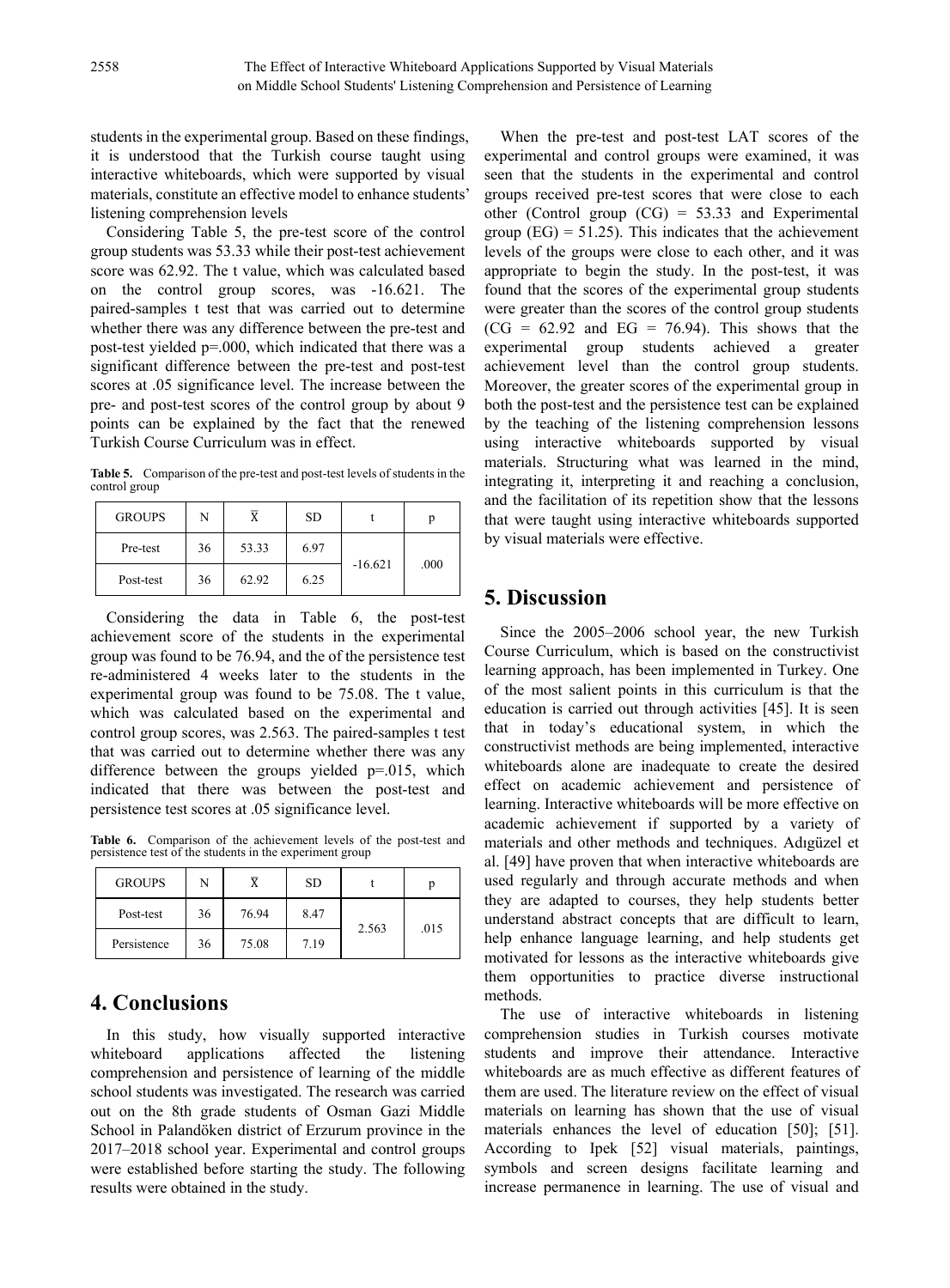audial tools in education is very important in terms of learning new information more easily and persistence of learning. The more senses of an individual a planned learning activity appeals to, the more persistent the learning event becomes. Glover, Miller and Averis [53] have indicated that motivation and engagement of elementary and middle school students increase when interactive whiteboards are used according to different learning styles. Beauchamp and Kennewell [54] have reported that the use of interactive whiteboards, which are an information and communication technology, enhance students' interest in learning. Interactive whiteboards, multimedia presentations and different materials provide positive contributions in interactions, class participation and learning in the classroom [12]. Research has shown that interactive whiteboards enhance meaningful learning,[55], [25]; [45]; and contribute positively to the academic achievement of students during the learning process [56]; [39]; [57]; [58]. These results show similarities to the results of the current study and parallel them.

## **REFERENCES**

- [1] Güzeller, C. ve Korkmaz, Ö. (2007). bilgisayar destekli öğretimde bir ders yazılımı değerlendirmesi. Kastamonu Eğitim Dergisi,15, (1), 155-168.
- [2] Oğuz, O., Oktay, A., Ayhan, H.,(2004), 21.Yüzyılda eğitim ve Türk eğitim sistemi, İstanbul: Değerler Eğitimi Merkezi Yayınları.
- [3] İşman, A. (2005). Öğretim Teknolojileri ve Materyal Geliştirme. 2. Baskı, Ankara: Pegem Yayıncılık.
- [4] Becta (British Educational Communications and Technology Agency) (2004), Getting the Most from Your Interactive Whiteboard: A Guide For Primary Schools. [http://39lu337z51l1zjr1i1ntpio4.wpengine.netdnacdn.com/](http://39lu337z51l1zjr1i1ntpio4.wpengine.netdnacdn.com/wpcontent/uploads/2016/04/getting_most_whiteboard_primary.pdf) wpcontent/uploads/2016[/04/getting\\_most\\_whiteboard\\_pri](http://39lu337z51l1zjr1i1ntpio4.wpengine.netdnacdn.com/wpcontent/uploads/2016/04/getting_most_whiteboard_primary.pdf) [mary.pdf](http://39lu337z51l1zjr1i1ntpio4.wpengine.netdnacdn.com/wpcontent/uploads/2016/04/getting_most_whiteboard_primary.pdf). Retrieved: 16.05.2018.
- [5] Levy, P. (2002). Interactive whiteboards in learning and teaching in two sheffield schools: a develompmental study, sheffield: Department of Information Studies, University of Sheffield.
- [6] Rivers, G. (2009). Interactive whiteboards in third grade science instruction, Thesis (Ph.D.), Nova Southeastern University.
- [7] Yalın, H. (2010). Öğretim Teknolojileri ve Materyal Geliştirme. 22. Baskı, Ankara, Nobel Yayın Dağıtım.
- [8] Altınçelik, B. (2009). Matematik öğretiminde akilli tahta kullaniminin 10. sinif öğrencilerinin akademik başarilari, matematik dersine karşi tutumlari ve öz 51 yeterlik düzeylerine etkileri, (Yayınlanmış Yüksek lisans tezi), Sakarya Üniversitesi, Sosyal Bilimler Enstitüsü, Sakarya.
- [9] Bell, M. A. (2002). Teacher feature: Why use an interactive whiteboard? A baker's dozen reasons!

Teachers.net Gazette, 3(1).http://teachers.net/gazette/JAN0 2/mabell.html Retrieved: 21.05.2018.

- [10] Brown, S. (2003). Interactive whiteboards in education. Joint Information Systems Committee Technology Centre. Retrieved:http://www.jisc.ac.uk/uploaded\_documents/Inter activewhiteboards.pdf.
- [11] Glover, D., Miller, D., Averis, D., & Door, V. (2007). The evolution of an effective pedagogy for teachers using the interactive whiteboard and modern languages: An empirical analysis from the secondary sectors. Learning, Media and Technology, 32 (1), 5-20.
- [12] Smith, H, J., Higgins, S., Wall, K. & Miller, J. (2005). Interactive whiteboards: boon or bandwagon? A critical review of the literature. Journal of Computer Assisted Learning, 21, pp 91-10
- [13] Öztan, A. C. (2012). Fen ve teknoloji öğretiminde akıllı tahta kullanımının İlköğretim 7. sınıf öğrencilerinin akademik basarılarına etkisi, Üniversitesi Eğitim Bilimleri Enstitüsü İlköğretim Anabilim Dalı Fen Bilgisi Eğitimi Bilim Dalı, Konya.
- [14] Kırbaş, A. (2018). Student Views on Using Smart Boards in Turkish Education, Universal Journal of Educational Research 6(5): 1040-1049.
- [15] Minor, B., Bracken, M., Geisel, P., Unger, S. (2006). Smart boards in the classroom: The Influence of interactive boards in education, http://tiger.towson.edu/users/sunger2/ smart boar ds\_in\_the\_classroom.htm
- [16] Starkings, S., & Krause, L. (2008). "Chalkboard to smartboard – maths going green?" MSOR Connections, 7(4), 13-15.
- [17] Kazu, H. ve Yeşilyurt, E. (2008): .Öğretmenlerin öğretim araç-gereçlerini kullanım amaçları., Fırat Üniversitesi Sosyal Bilimler Dergisi, 18(2), 175-188.
- [18] Çiftçi S., Taşkaya S. and Alemdar M. (2013): .Sınıf Öğretmenlerinin Fatih Projesine ilişkin Görüşleri., Elementary Education Online, 12(1), 227-240.
- [19] Yegen, Ü. (2014). Ortaokul öğrencilerinin konuşma becerilerinin geliştirilmesinde görsellerin etkisi, (Yayınlanmış Yüksek lisans tezi), Dumlupınar Üniversitesi Eğitim Bilimleri Enstitüsü Türkçe Eğitimi Ana Bilim Dalı, Kütahya.
- [20] Ocak, İ. Islak, F, G., Ocak, G. (2012). İlkokul 4. sınıf fen bilimleri dersinde kavram karikatürü kullanımının akademik başarıya etkisi, Bartın Üniversitesi Eğitim Fakültesi Dergisi XIV. Uluslararası Katılımlı Sınıf Öğretmenliği Eğitimi Sempozyumu (21-23 May 2015) Özel Sayısı, 119 – 132.
- [21] Dursun, F. (2006).Öğretim Sürecinde Araç Kullanımı. İlköğretmen Dergisi. 1, 8-9.
- [22] Akkaya, A. (2013). Türkçe derslerinde ders kitabı dışında görsel öge kullanmaya ilişkin türkçe öğretmenlerinin görüşlerinin incelenmesi, Turkish Studies - International Periodical For The Languages, Literature and History of Turkish or Turkic Volume 8/9 Summer 2013, p. 471-479.
- [23] Dursunoğlu, H. (2010). Some vısuals that can be utılızed for makıng the sound understand intuitively ıt ın prımary readıng and wrıtıng educatıon, Erzincan Eğitim Fakültesi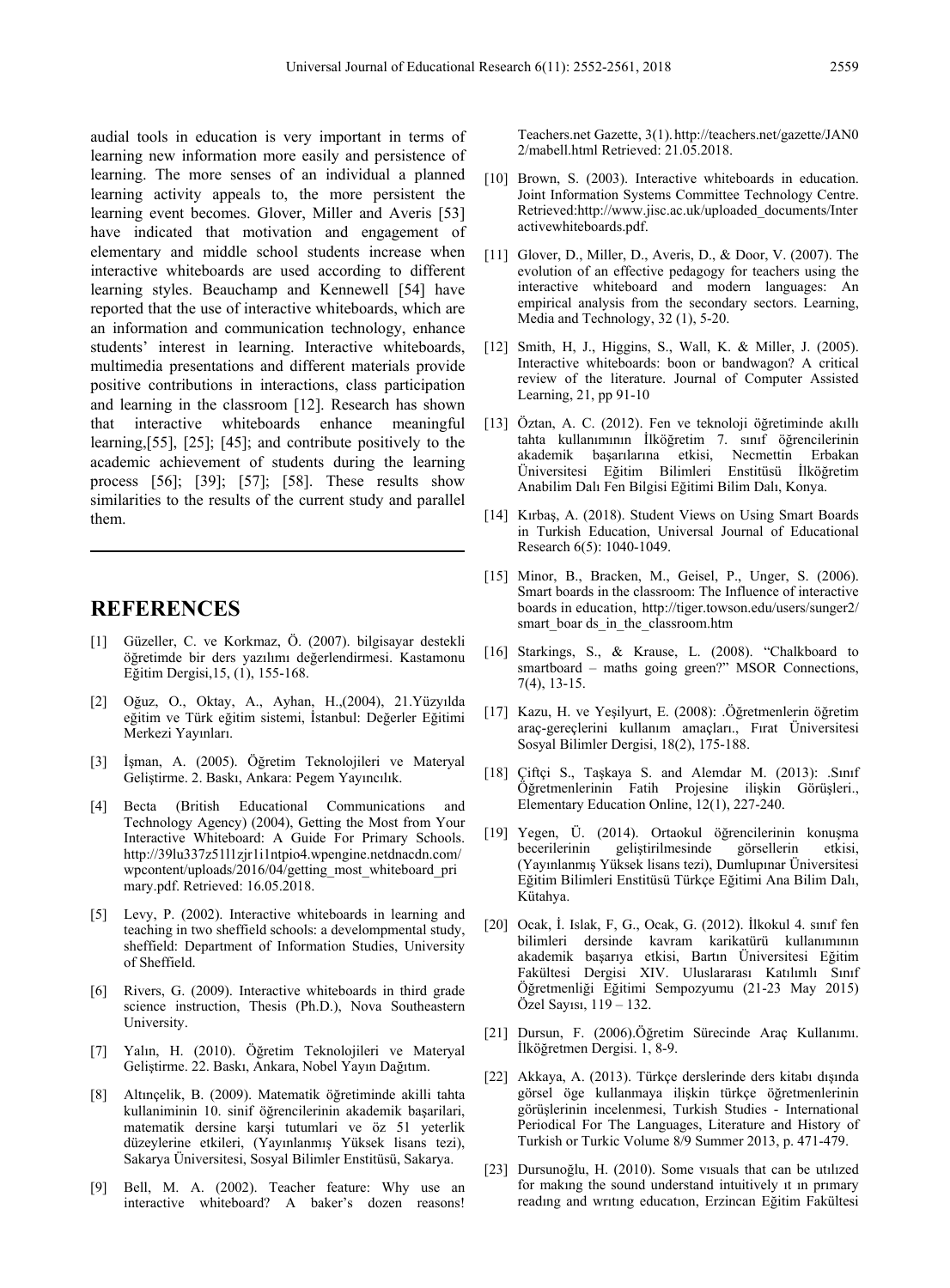Dergisi Cilt-Sayı: 12-1, 91-105.

- [24] Kıran, I. (2008). İlköğretim 5. sınıf öğretmen ve öğrencilerinin görsel okuryazarlıkları üzerine bir araştırma. Yüksek Lisans Tezi, Çanakkale Onsekiz Mart Üniversitesi Sosyal Bilimler Enstitüsü İlköğretim Bölümü İlköğretim Anabilim Dalı Sınıf Öğretmenliği Bilim Dalı Çanakkale.
- [25] Akkaya, A. (2011). Karikatürlerle dil bilgisi öğretimi, selçuk Üniversitesi Eğitim Bilimleri Enstitüsü Türkçe Eğitimi Ana Bilim Dalı Türkçe Eğitimi Bilim Dalı,Konya.
- [26] Klammer, S., R., Newman, M., W., Farrell,R., Bilezikjiann, M. & Landay, J., A., (2001). The Designers Outpost: A Tangmble Interface for Collarative Web Site Design. Proceedings of the 14th annual ACM symposium on User interface software and technology.http://portal.acm.org/cita tion.cfm?id=502350
- [27] Lewin, C., Somekh, B. ve Steadman, S. (2008). Embedding interactive whiteboards in teaching and learning: the process of change in pedagogic practice, Education and Information Technologies, 13, 291-303.
- [28] MEB (2009). İlköğretim Türkçe Dersi Öğretim Programı ve Kılavuzu (1-5. Sınıflar). Ankara: MEB Yayınları.
- [29] Robertson, M. S. (2007). Teaching visual literacy in the secondary english/languagearts classroom: an exploration<br>of teachers' attitudes, understanding and of teachers' attitudes, understanding application.(Unpublished doctorol thesis). Kansas State University: USA.
- [30] Ediş, S. (2000). İlköğretim altıncı sınıf Türkçe kitaplarında resimleme-metin ilişkisi, Yüksek Lisans Tezi, Marmara Üniversitesi Sosyal Bilimler Enstitüsü, İstanbul.
- [31] Akyol, H. (2008). Yeni Programa Uygun Türkçe Öğretim Yöntemleri (2. Baskı). Ankara: Kök Yayıncılık.
- [32] Güneş, F. (2007). Türkçe Öğretimi ve Zihinsel Yapılandırma. Ankara: Nobel Yayın ve Dağıtım.
- [33] PAINTER, D., Whiting, E., Wolters, B. & Park, D. (2005). "The Use of an Interactive Whiteboard in Promoting Interactive Teaching and Learning". http://gse.gmu.edu/assets/docs/tr/interactive-board\_tr.pdf
- [34] Akgün, M. (2014). Matematik dersinde akıllı tahta kullanımına yönelik öğrenci tutumu ve öğretmen görüşlerinin incelenmesi, Yüksek Lisans Tezi, Gazi Üniversitesi Eğitim Bilimleri Enstitüsü İlköğretim Ana Bilim Dalı Matematik Öğretmenliği Bilim Dalı, Ankara.
- [35] Asmar M., Khaled, H., Nabeel, A. (2012), The Effect of Smart Board on Students Behavior and Motivation; UGRU University Al Ain, UAE.
- [36] Kaya, G. (2013). Matematik Derslerinde Akıllı Tahta Kullanımının Öğrencilerin Dönüşüm Geometrisi Üzerindeki Başarılarına Etkisi. Yayımlanmamış Yüksek Lisans Tezi, Gazi Üniversitesi Eğitim Bilimleri Enstitüsü, Ankara.
- [37] Gençoğlu, T. (2013). Geometrik cisimlerin yüzey alanlari ve hacmi konularinin öğretimde bilgisayar destekli öğretim ile akilli tahta destekli öğretimin öğrenci akademik başarisina ve matematiğe ilişkin tutumuna etkisi Yayımlanmamış Yüksek Lisans Tezi, Gazi Üniversitesi Eğitim Bilimleri Enstitüsü, Ankara.
- [38] Önder, R. (2015). Biyoloji dersinde akıllı tahta kullanımının öğrencilerin akademik başarılarına, akıllı tahta kullanımına ve derse yönelik tutumlarına etkisi, Yüksek Lisans Tezi, Dokuz Eylül Üniversitesi Eğitim Bilimleri Enstitüsü Bilgisayar Ve Öğretim Teknolojileri Eğitimi Anabilim Dalı Teknolojileri Öğretmenliği Programı, İzmir.
- [39] Ekici, F. (2008). Akıllı Tahta Kullanımının İlköğretim Öğrencilerinin Yayınlanmamış Yüksek Lisans Tezi, Marmara Üniversitesi Eğitim Bilimleri Enstitüsü, İstanbul.
- [40] Özbay, M., (2005). Bir Dil Becerisi Olarak Dinleme Eğitimi. Ankara: Akçağ Yayınları.
- [41] Karasakaloğlu, N., Bulut, B. (2012). Görsel destekli dinleme metinlerinin anlamaya etkisi, e- Journal of New World Academy, Volume: 7, Number: 2, 722-733.
- [42] Akyol, H., (2010). Yeni Programa Uygun Türkçe Öğretim Yöntemleri (3. baskı) Ankara: Pegem Akademi Yayıncılık.
- [43] MEB (2016). Uluslararası öğrenci değerlendirme programı Pısa 2015 Ulusal raporu, Millî eğitim Bakanlığı Ölçme, Değerlendirme ve Sınav Hizmetleri Genel Müdürlüğü, Ankara.
- [44] Üstündağ, T., Ayvaz, Z., Tuncel, İ. ve Çobanoğlu, F. (2008). İlköğretim 2. Sınıflarda Öğrenme Öğretme Sürecinin Betimlenmesine İlişkin Durum Çalışması. İlköğretim Online. 7 (2), 349-360.
- [45] Türkoğlu, T. (2014). Fen ve teknoloji öğretiminde akıllı tahta kullanımının 6. sınıf öğrencilerinin akademik başarı, tutum ve görüşleri üzerine etkileri, Yüksek Lisans Tezi, Celal Bayar Üniversitesi Fen Bilimleri Enstitüsü Fen Bilimleri Eğitimi, Manisa.
- [46] Çelen, F. K., Çelik, A. ve Seferoğlu, S. S. (2011). Türk Eğitim Sistemi ve PISAvSonuçları. XIII. Akademik Bilişim Konferansı, 765-773, İnönü Üniversitesi, Malatya.
- [47] Büyüköztürk, Ş., (2007). Deneysel Desenler (2. baskı) Ankara: Pegem Akademi Yayıncılık.
- [48] Ünal, K. (2015). Ortaöğretim Kurumlarında Tarih Öğretiminde Akıllı Tahta Kullanımına Yönelik Öğrenci Görüşleri, (yayımlanmamış yüksek lisans tezi). Gazi Üniversitesi Eğitim Bilimleri Enstitüsü Ankara.
- [49] Adıgüzel, T., Gürbulak, N., Sarıçayır, H. (2011). Smart boards and theır ınstructıonal uses, Mustafa Kemal University Journal of Social Sciences Institute Volume: 8, Issue: 15, 457 – 471.
- [50] Stokes, S. (2002). Visual literacy in teaching and learning: a literature perspective. Electronic Journal for the Integration of Technology in Education, 1 (1), 10-19.
- [51] Tiemensma, L. (2009). Visual literacy: To comics or not to comics? Promoting literacy using comics. World Lıbrary and Informatıon Congress: 75th Ifla General Conference and Councıl. 23-27 Milan, Italy.
- [52] İpek,İ. (2003). The Turkish Online Journal of Educational Technology, Bilkent Üniversitesi, 2(3), 125,134. ISSN: 1303-6521
- [53] Miller, D., Glover, D. ve Averis, D. (2005). Developing Pedagogic Skills for the Use of the Interactive Whiteboard